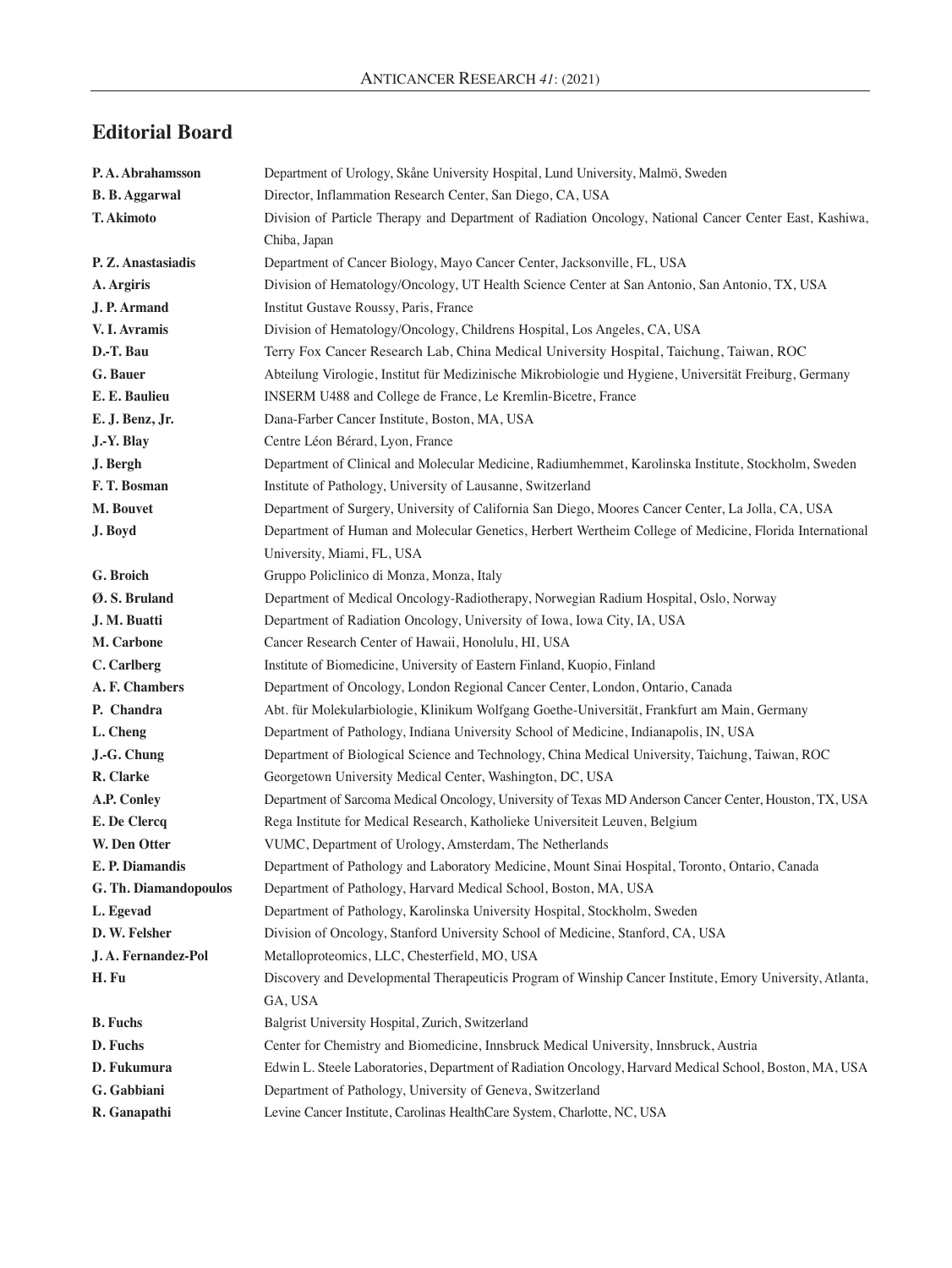| A. Giordano             | Sbarro Institute for Cancer Research, Temple University, Philadelphia, PA, USA                                    |
|-------------------------|-------------------------------------------------------------------------------------------------------------------|
| M. Gnant                | Department of Surgery, Medical University of Vienna, Austria                                                      |
| R. H. Goldfarb          | R. H. Goldfarb Sopherion Therapeutics, LLC and Translational Oncology and ImmunoEngineering                       |
|                         | Consulting, Guilford, CT, USA                                                                                     |
| <b>J.S. Greenberger</b> | Department of Radiation Oncology, University of Pittsburgh, Pittsburgh, PA, USA                                   |
| A. Helland              | Oslo University Hospital-Radium Hospital, Oslo, Norway                                                            |
| L. Helson               | Sign Path Pharma, Inc., Quakertown, PA, USA                                                                       |
| R. Henriksson           | Department of Experimental Oncology, Umeå University, Umeå, Sweden                                                |
| R. M. Hoffman           | Department of Surgery, University of California, San Diego, CA, USA                                               |
| P. Hohenberger          | Division of Surgical Oncology and Thoracic Surgery, Medical Faculty, University of Heidelberg, Mannheim,          |
|                         | Germany                                                                                                           |
| F. Janku                | Monte Rosa Therapeutics, Boston, MA, USA                                                                          |
| S.C. Jhanwar            | Laboratory of Solid Tumor Genetics, Department of Medicine, Memorial Sloan-Kettering Cancer Center,               |
|                         | New York, NY, USA                                                                                                 |
| J.V. Johannessen        | Department of Pathology, The Norwegian Radium Hospital, Oslo, Norway                                              |
| R. Jones                | Sarcoma Unit, Royal Marsden Hospital, London, UK                                                                  |
| <b>B.</b> Kaina         | Institute of Toxicology, University of Mainz, Germany                                                             |
|                         | P. -L. Kellokumpu-Lehtinen Department of Oncology and Radiotherapy, Tampere University Hospital, Tampere, Finland |
| D. G. Kieback           | Helios Medical Center Schleswig, Schleswig, Germany                                                               |
| R. Klapdor              | Medical Clinic, University of Hamburg, Germany                                                                    |
| <b>K.L. Knutson</b>     | Department of Immunology, Mayo Clinic College of Medicine, Jacksonville, FL, USA                                  |
| H. Kobayashi            | Laboratory of Molecular Theranostics, NCI/NIH, Bethesda, MD, USA                                                  |
| S.D. Kottaridis         | Department of Virology, Hellenic Anticancer Institute, Athens, Greece                                             |
| G. R. F. Krueger        | Center of Anatomy II, University of Cologne Medical School, Cologne, Germany                                      |
| Pat M. Kumar            | Department of Biological Sciences, Manchester Metropolitan University, Manchester, UK                             |
| <b>Shant Kumar</b>      | Department Pathology, University of Manchester Medical School, Manchester, UK                                     |
| O.D. Laerum             | Department of Pathology, The Gade Institute, University of Bergen, Norway                                         |
| F. J. Lejeune           | Fondation du Centre Pluridisciplinaire d'Oncologie, CHUV, Lausanne, Switzerland                                   |
| S. Linder               | Department of Medicine and Health, Linköping University, Linköping, Sweden                                        |
| L. F. Liu               | TMU Research Center of Cancer Translational Medicine, Taipei Medical University, Taipei, Taiwan                   |
| D. M. Lopez             | Department of Microbiology and Immunology, University of Miami School of Medicine, Miami, FL, USA                 |
| E. Lundgren             | Unit of Applied Cell and Molecular Biology, University of Umeä, Sweden                                            |
| Y. Maehara              | Department of Surgery and Science, Graduate School of Medical Sciences, Kyushu University, Fukuoka,               |
|                         | Japan                                                                                                             |
| J. Maher                | Department of Research Oncology, Division of Cancer Studies, King's College London School of Medicine,            |
|                         | Guy's Hospital Campus, London, UK                                                                                 |
| J. Marescaux            | IRCAD, University of Strasbourg, France                                                                           |
| S.S. Martin             | Department of Physiology, University of Maryland School of Medicine, Baltimore, MD, USA                           |
| S. Mitra                | The Methodist Hospital Research Institute (TMHRI), Houston, TX, USA                                               |
| S. Miyamoto             | Department of Obstetrics and Gynecology, Faculty of Medicine, Fukuoka University, Fukuoka, Japan                  |
| S. Moncada              | Manchester Cancer Research Centre, University of Manchester, Manchester, UK                                       |
| M. Mueller              | Hochschule Furtwangen University, Villingen-Schwenningen, Germany                                                 |
| F. M. Muggia            | New York University Cancer Institute, School of Medicine, NY, USA                                                 |
| M. Namiki               | Department of Integrative Cancer Therapy and Urology, Kanazawa University Graduate School of Medical              |
|                         | Science, Kanazawa City, Ishikawa, Japan                                                                           |